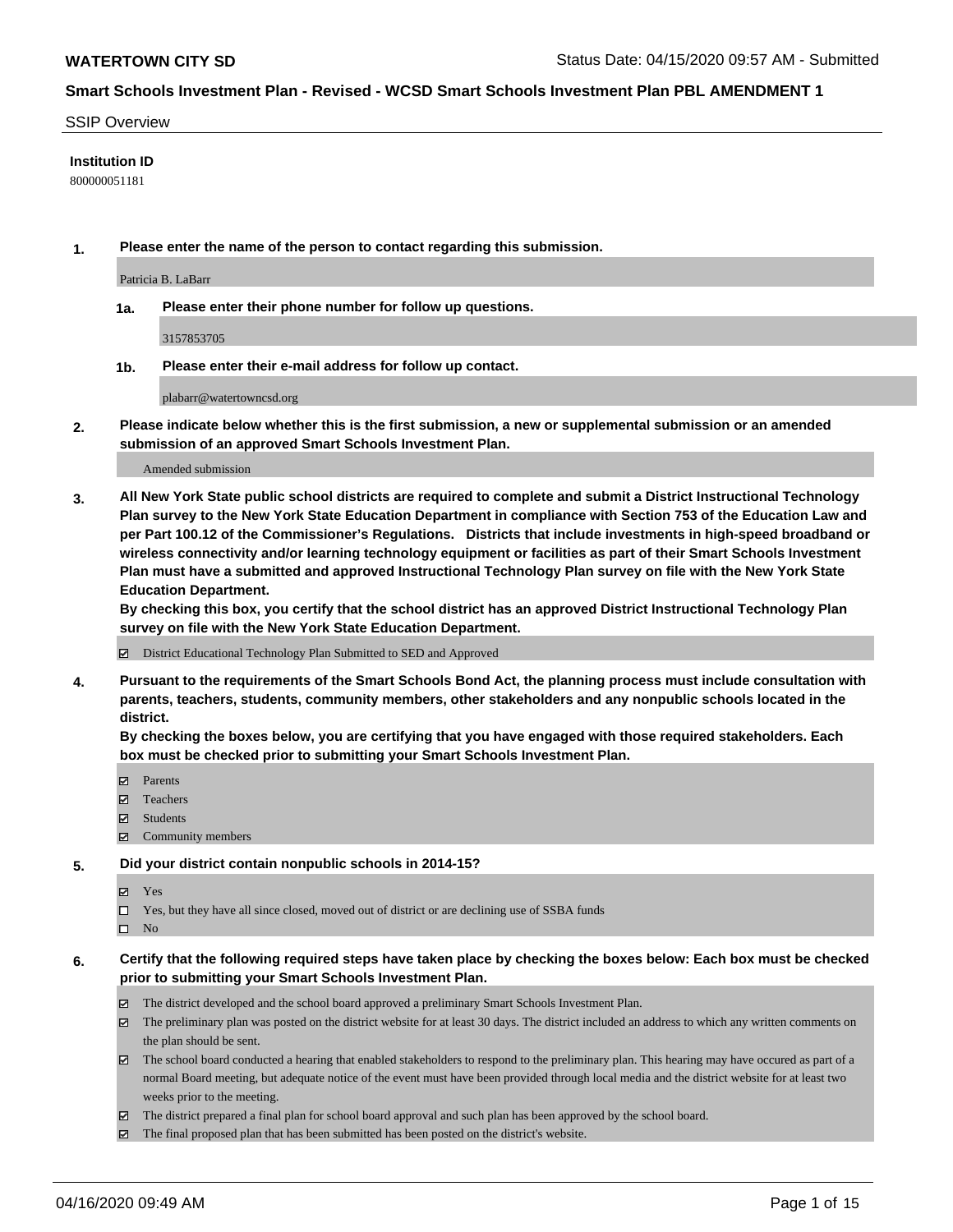SSIP Overview

**6a. Please upload the proposed Smart Schools Investment Plan (SSIP) that was posted on the district's website, along with any supporting materials. Note that this should be different than your recently submitted Educational Technology Survey. The Final SSIP, as approved by the School Board, should also be posted on the website and remain there during the course of the projects contained therein.**

WCSD - Proposed SS Project Scope Cost 11 02 172.pdf

**6b. Enter the webpage address where the final Smart Schools Investment Plan is posted. The Plan should remain posted for the life of the included projects.**

https://www.watertowncsd.org/Page/8681

**7. Please enter an estimate of the total number of students and staff that will benefit from this Smart Schools Investment Plan based on the cumulative projects submitted to date.**

5,000

**8. An LEA/School District may partner with one or more other LEA/School Districts to form a consortium to pool Smart Schools Bond Act funds for a project that meets all other Smart School Bond Act requirements. Each school district participating in the consortium will need to file an approved Smart Schools Investment Plan for the project and submit a signed Memorandum of Understanding that sets forth the details of the consortium including the roles of each respective district.**

 $\Box$  The district plans to participate in a consortium to partner with other school district(s) to implement a Smart Schools project.

## **9. Please enter the name and 6-digit SED Code for each LEA/School District participating in the Consortium.**

| Partner LEA/District | <b>ISED BEDS Code</b> |
|----------------------|-----------------------|
| (No Response)        | (No Response)         |

## **10. Please upload a signed Memorandum of Understanding with all of the participating Consortium partners.**

(No Response)

**11. Your district's Smart Schools Bond Act Allocation is:**

\$3,663,924

#### **12. Final 2014-15 BEDS Enrollment to calculate Nonpublic Sharing Requirement**

|            | Public Enrollment | Nonpublic Enrollment | Total Enrollment | l Nonpublic Percentage |
|------------|-------------------|----------------------|------------------|------------------------|
| Enrollment | 3,946             | 709                  | 4.655.00         | 15.00<br>15.Z3         |

**13. This table compares each category budget total, as entered in that category's page, to the total expenditures listed in the category's expenditure table. Any discrepancies between the two must be resolved before submission.**

|                                          | Sub-Allocations | <b>Expenditure Totals</b> | Difference |
|------------------------------------------|-----------------|---------------------------|------------|
| <b>School Connectivity</b>               | 0.00            | 0.00                      | 0.00       |
| Connectivity Projects for<br>Communities | 0.00            | 0.00                      | 0.00       |
| Classroom Technology                     | 0.00            | 0.00                      | 0.00       |
| Pre-Kindergarten Classrooms              | 0.00            | 0.00                      | 0.00       |
| Replace Transportable<br>Classrooms      | 0.00            | 0.00                      | 0.00       |
| <b>High-Tech Security Features</b>       | 155,011.00      | 155,011.00                | 0.00       |
| Nonpublic Loan                           | 0.00            | 0.00                      | 0.00       |
| Totals:                                  |                 |                           |            |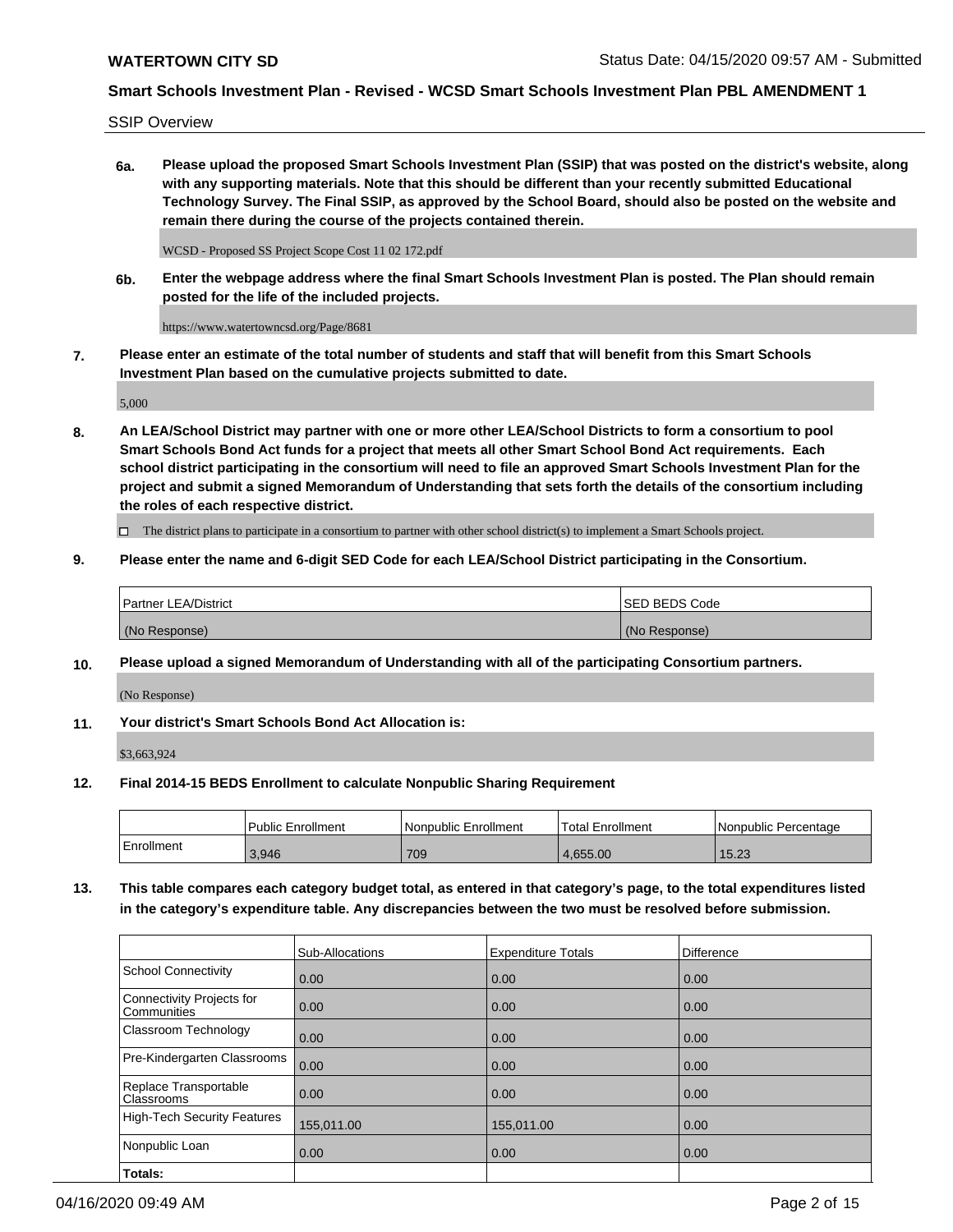SSIP Overview

| Sub-Allocations | Expenditure Totals | Difference |
|-----------------|--------------------|------------|
| 155,011         | 155,011            | 0          |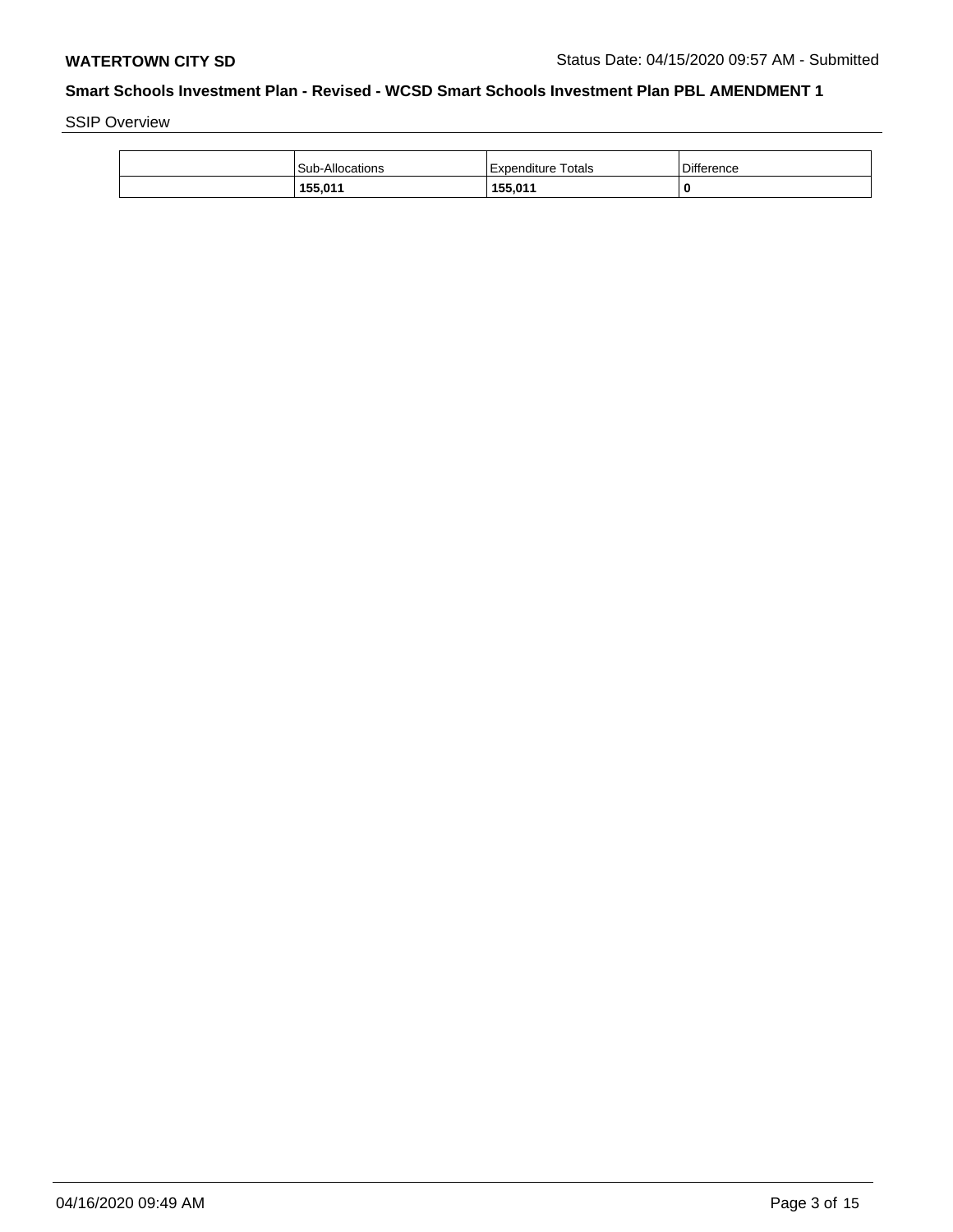School Connectivity

- **1. In order for students and faculty to receive the maximum benefit from the technology made available under the Smart Schools Bond Act, their school buildings must possess sufficient connectivity infrastructure to ensure that devices can be used during the school day. Smart Schools Investment Plans must demonstrate that:**
	- **• sufficient infrastructure that meets the Federal Communications Commission's 100 Mbps per 1,000 students standard currently exists in the buildings where new devices will be deployed, or**
	- **• is a planned use of a portion of Smart Schools Bond Act funds, or**
	- **• is under development through another funding source.**

**Smart Schools Bond Act funds used for technology infrastructure or classroom technology investments must increase the number of school buildings that meet or exceed the minimum speed standard of 100 Mbps per 1,000 students and staff within 12 months. This standard may be met on either a contracted 24/7 firm service or a "burstable" capability. If the standard is met under the burstable criteria, it must be:**

**1. Specifically codified in a service contract with a provider, and**

**2. Guaranteed to be available to all students and devices as needed, particularly during periods of high demand, such as computer-based testing (CBT) periods.**

**Please describe how your district already meets or is planning to meet this standard within 12 months of plan submission.**

(No Response)

**1a. If a district believes that it will be impossible to meet this standard within 12 months, it may apply for a waiver of this requirement, as described on the Smart Schools website. The waiver must be filed and approved by SED prior to submitting this survey.**

 $\Box$  By checking this box, you are certifying that the school district has an approved waiver of this requirement on file with the New York State Education Department.

**2. Connectivity Speed Calculator (Required). If the district currently meets the required speed, enter "Currently Met" in the last box: Expected Date When Required Speed Will be Met.**

|                  | l Number of     | Required Speed | Current Speed in | Expected Speed | Expected Date                        |
|------------------|-----------------|----------------|------------------|----------------|--------------------------------------|
|                  | <b>Students</b> | In Mbps        | <b>Mbps</b>      | to be Attained | When Required                        |
|                  |                 |                |                  |                | Within 12 Months 1Speed Will be Met1 |
| Calculated Speed | (No Response)   | 0.00           | (No Response)    | (No Response)  | l (No Response)                      |

**3. Describe how you intend to use Smart Schools Bond Act funds for high-speed broadband and/or wireless connectivity projects in school buildings.**

(No Response)

**4. Describe the linkage between the district's District Instructional Technology Plan and how the proposed projects will improve teaching and learning. (There should be a link between your response to this question and your responses to Question 1 in Section IV - NYSED Initiatives Alignment: "Explain how the district use of instructional technology will serve as a part of a comprehensive and sustained effort to support rigorous academic standards attainment and performance improvement for students."** 

**Your answer should also align with your answers to the questions in Section II - Strategic Technology Planning and the associated Action Steps in Section III - Action Plan.)**

(No Response)

**5. If the district wishes to have students and staff access the Internet from wireless devices within the school building, or in close proximity to it, it must first ensure that it has a robust Wi-Fi network in place that has sufficient bandwidth to meet user demand.**

**Please describe how you have quantified this demand and how you plan to meet this demand.**

(No Response)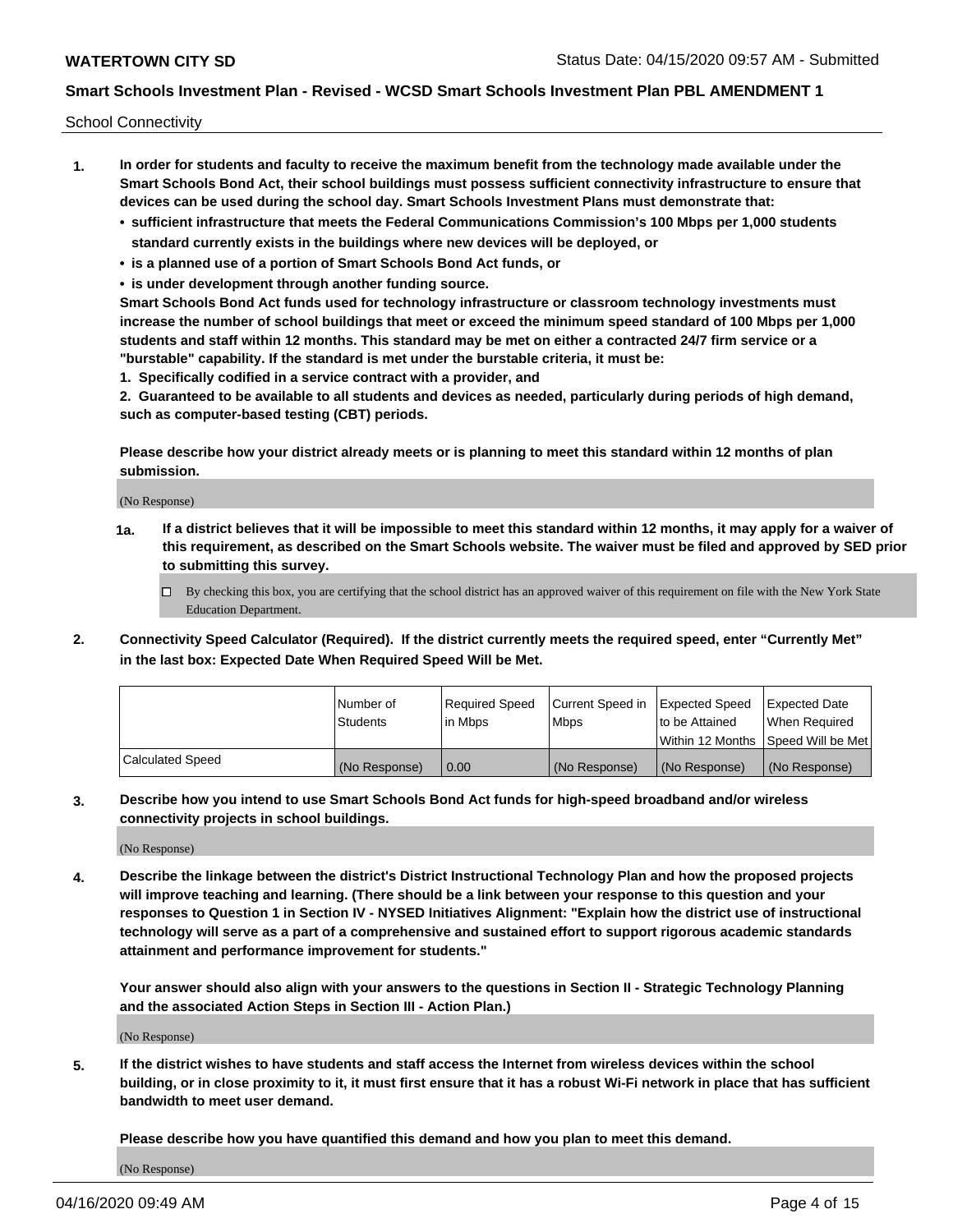School Connectivity

**6. Smart Schools plans with any expenditures in the School Connectivity category require a project number from the Office of Facilities Planning. Districts must submit an SSBA LOI and receive project numbers prior to submitting the SSIP. As indicated on the LOI, some projects may be eligible for a streamlined review and will not require a building permit.**

**Please indicate on a separate row each project number given to you by the Office of Facilities Planning.**

| Project Number |  |
|----------------|--|
| (No Response)  |  |

**7. Certain high-tech security and connectivity infrastructure projects may be eligible for an expedited review process as determined by the Office of Facilities Planning.**

#### **Was your project deemed eligible for streamlined review?**

(No Response)

## **8. Include the name and license number of the architect or engineer of record.**

| Name          | License Number |
|---------------|----------------|
| (No Response) | (No Response)  |

#### **9. Public Expenditures – Loanable (Counts toward the nonpublic loan calculation)**

| Select the allowable expenditure type.<br>Repeat to add another item under each type. | <b>PUBLIC</b> Items to be<br>l Purchased | Quantity           | Cost Per Item    | <b>Total Cost</b> |
|---------------------------------------------------------------------------------------|------------------------------------------|--------------------|------------------|-------------------|
| (No Response)                                                                         | (No Response)                            | l (No<br>Response) | (No<br>Response) | $\overline{0.00}$ |
|                                                                                       |                                          | 0                  | 0.00             |                   |

## **10. Public Expenditures – Non-Loanable (Does not count toward nonpublic loan calculation)**

| Select the allowable expenditure<br>type.<br>Repeat to add another item under<br>each type. | <b>PUBLIC</b> Items to be purchased | Quantity      | Cost per Item | <b>Total Cost</b> |
|---------------------------------------------------------------------------------------------|-------------------------------------|---------------|---------------|-------------------|
| (No Response)                                                                               | (No Response)                       | (No Response) | (No Response) | 0.00              |
|                                                                                             |                                     |               | 0.00          |                   |

#### **11. Final 2014-15 BEDS Enrollment to calculate Nonpublic Sharing Requirement (no changes allowed.)**

|            | Public Enrollment | Nonpublic Enrollment | 'Total Enrollment | l Nonpublic Percentage |
|------------|-------------------|----------------------|-------------------|------------------------|
| Enrollment | 3,946             | 709                  | 4.655.00          | 15.23                  |

## **12. Total Public Budget - Loanable (Counts toward the nonpublic loan calculation)**

|                                                      | Public Allocations | <b>Estimated Nonpublic Loan</b><br>Amount | Estimated Total Sub-Allocations |
|------------------------------------------------------|--------------------|-------------------------------------------|---------------------------------|
| Network/Access Costs                                 | (No Response)      | 0.00                                      | 0.00                            |
| School Internal Connections and<br><b>Components</b> | (No Response)      | 0.00                                      | 0.00                            |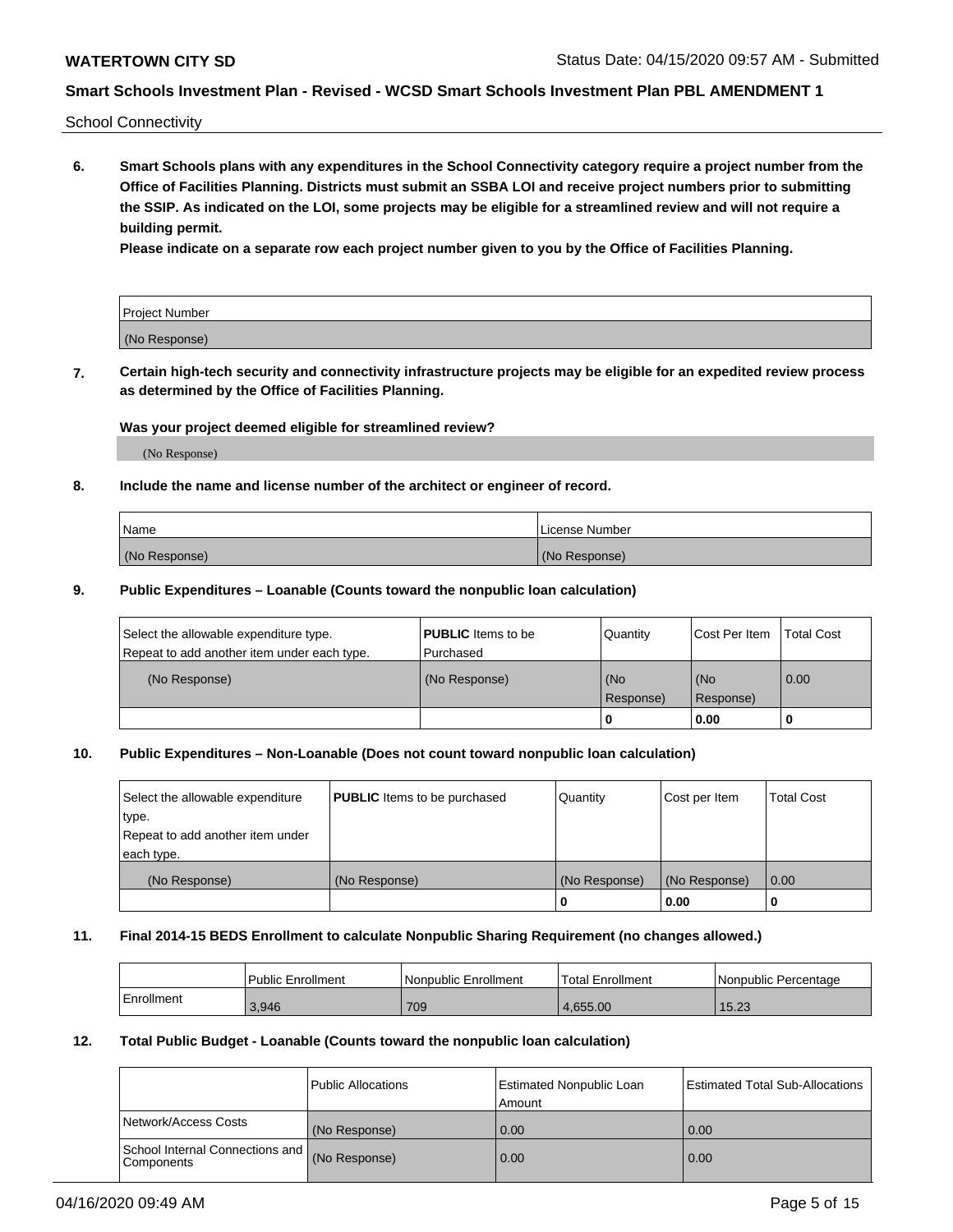School Connectivity

|                | Public Allocations | <b>Estimated Nonpublic Loan</b><br>Amount | <b>Estimated Total Sub-Allocations</b> |
|----------------|--------------------|-------------------------------------------|----------------------------------------|
| l Other        | (No Response)      | 0.00                                      | 0.00                                   |
| <b>Totals:</b> | 0.00               | 0                                         |                                        |

# **13. Total Public Budget – Non-Loanable (Does not count toward the nonpublic loan calculation)**

|                                                   | Sub-<br>Allocation |
|---------------------------------------------------|--------------------|
|                                                   |                    |
| Network/Access Costs                              | (No Response)      |
| <b>Outside Plant Costs</b>                        | (No Response)      |
| <b>School Internal Connections and Components</b> | (No Response)      |
| Professional Services                             | (No Response)      |
| Testing                                           | (No Response)      |
| <b>Other Upfront Costs</b>                        | (No Response)      |
| <b>Other Costs</b>                                | (No Response)      |
| <b>Totals:</b>                                    | 0.00               |

# **14. School Connectivity Totals**

|                          | Total Sub-Allocations |
|--------------------------|-----------------------|
| Total Loanable Items     | 0.00                  |
| Total Non-Ioanable Items | 0.00                  |
| Totals:                  | 0                     |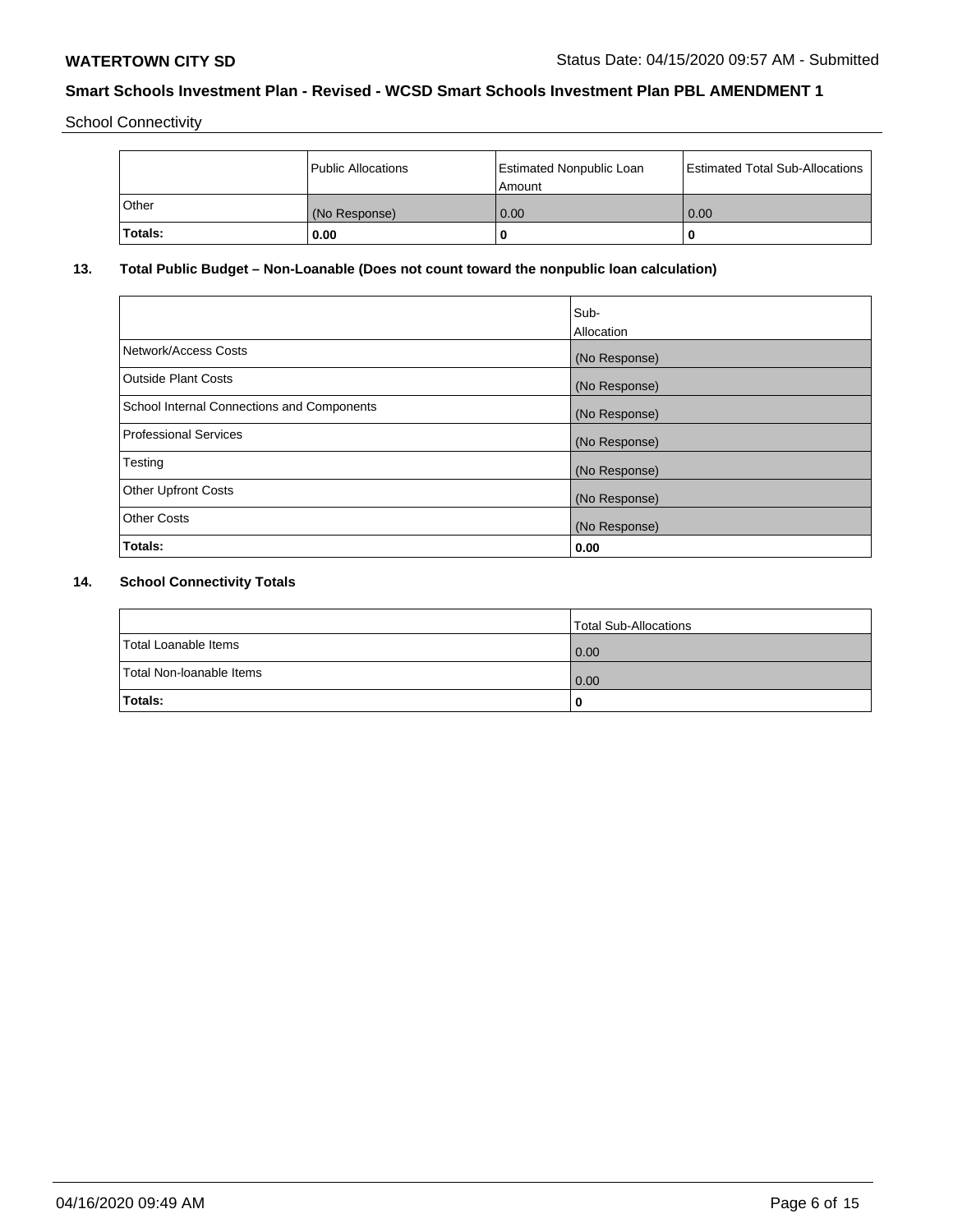Community Connectivity (Broadband and Wireless)

**1. Describe how you intend to use Smart Schools Bond Act funds for high-speed broadband and/or wireless connectivity projects in the community.**

(No Response)

**2. Please describe how the proposed project(s) will promote student achievement and increase student and/or staff access to the Internet in a manner that enhances student learning and/or instruction outside of the school day and/or school building.**

(No Response)

**3. Community connectivity projects must comply with all the necessary local building codes and regulations (building and related permits are not required prior to plan submission).**

 $\Box$  I certify that we will comply with all the necessary local building codes and regulations.

**4. Please describe the physical location of the proposed investment.**

(No Response)

**5. Please provide the initial list of partners participating in the Community Connectivity Broadband Project, along with their Federal Tax Identification (Employer Identification) number.**

| <b>Project Partners</b> | l Federal ID # |
|-------------------------|----------------|
| (No Response)           | (No Response)  |

**6. Please detail the type, quantity, per unit cost and total cost of the eligible items under each sub-category.**

| Select the allowable expenditure | Item to be purchased | Quantity      | Cost per Item | <b>Total Cost</b> |
|----------------------------------|----------------------|---------------|---------------|-------------------|
| type.                            |                      |               |               |                   |
| Repeat to add another item under |                      |               |               |                   |
| each type.                       |                      |               |               |                   |
| (No Response)                    | (No Response)        | (No Response) | (No Response) | 0.00              |
|                                  |                      | o             | 0.00          |                   |

**7. If you are submitting an allocation for Community Connectivity, complete this table.**

**Note that the calculated Total at the bottom of the table must equal the Total allocation for this category that you entered in the SSIP Overview overall budget.**

|                                    | Sub-Allocation |
|------------------------------------|----------------|
| Network/Access Costs               | (No Response)  |
| Outside Plant Costs                | (No Response)  |
| <b>Tower Costs</b>                 | (No Response)  |
| <b>Customer Premises Equipment</b> | (No Response)  |
| <b>Professional Services</b>       | (No Response)  |
| Testing                            | (No Response)  |
| <b>Other Upfront Costs</b>         | (No Response)  |
| <b>Other Costs</b>                 | (No Response)  |
| Totals:                            | 0.00           |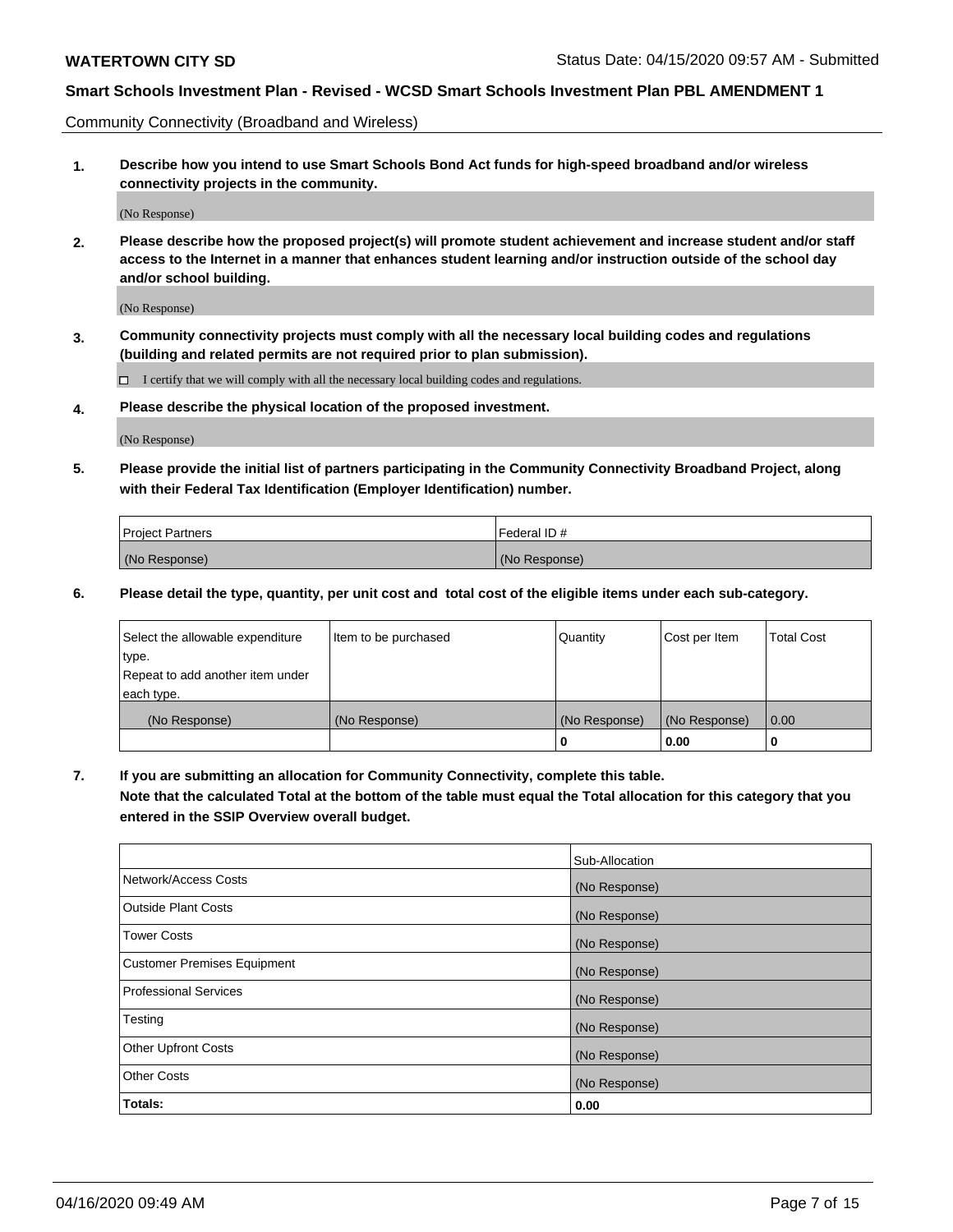#### Classroom Learning Technology

**1. In order for students and faculty to receive the maximum benefit from the technology made available under the Smart Schools Bond Act, their school buildings must possess sufficient connectivity infrastructure to ensure that devices can be used during the school day. Smart Schools Investment Plans must demonstrate that sufficient infrastructure that meets the Federal Communications Commission's 100 Mbps per 1,000 students standard currently exists in the buildings where new devices will be deployed, or is a planned use of a portion of Smart Schools Bond Act funds, or is under development through another funding source. Smart Schools Bond Act funds used for technology infrastructure or classroom technology investments must increase the number of school buildings that meet or exceed the minimum speed standard of 100 Mbps per 1,000 students and staff within 12 months. This standard may be met on either a contracted 24/7 firm service or a "burstable" capability. If the standard is met under the burstable criteria, it must be:**

**1. Specifically codified in a service contract with a provider, and**

**2. Guaranteed to be available to all students and devices as needed, particularly during periods of high demand, such as computer-based testing (CBT) periods.**

**Please describe how your district already meets or is planning to meet this standard within 12 months of plan submission.**

(No Response)

- **1a. If a district believes that it will be impossible to meet this standard within 12 months, it may apply for a waiver of this requirement, as described on the Smart Schools website. The waiver must be filed and approved by SED prior to submitting this survey.**
	- By checking this box, you are certifying that the school district has an approved waiver of this requirement on file with the New York State Education Department.
- **2. Connectivity Speed Calculator (Required). If the district currently meets the required speed, enter "Currently Met" in the last box: Expected Date When Required Speed Will be Met.**

|                  | l Number of     | Required Speed | Current Speed in | <b>Expected Speed</b> | <b>Expected Date</b>                |
|------------------|-----------------|----------------|------------------|-----------------------|-------------------------------------|
|                  | <b>Students</b> | l in Mbps      | l Mbps           | to be Attained        | When Required                       |
|                  |                 |                |                  |                       | Within 12 Months  Speed Will be Met |
| Calculated Speed | (No Response)   | 0.00           | (No Response)    | l (No Response)       | (No Response)                       |

**3. If the district wishes to have students and staff access the Internet from wireless devices within the school building, or in close proximity to it, it must first ensure that it has a robust Wi-Fi network in place that has sufficient bandwidth to meet user demand.**

**Please describe how you have quantified this demand and how you plan to meet this demand.**

(No Response)

**4. All New York State public school districts are required to complete and submit an Instructional Technology Plan survey to the New York State Education Department in compliance with Section 753 of the Education Law and per Part 100.12 of the Commissioner's Regulations.**

**Districts that include educational technology purchases as part of their Smart Schools Investment Plan must have a submitted and approved Instructional Technology Plan survey on file with the New York State Education Department.**

- By checking this box, you are certifying that the school district has an approved Instructional Technology Plan survey on file with the New York State Education Department.
- **5. Describe the devices you intend to purchase and their compatibility with existing or planned platforms or systems. Specifically address the adequacy of each facility's electrical, HVAC and other infrastructure necessary to install and support the operation of the planned technology.**

(No Response)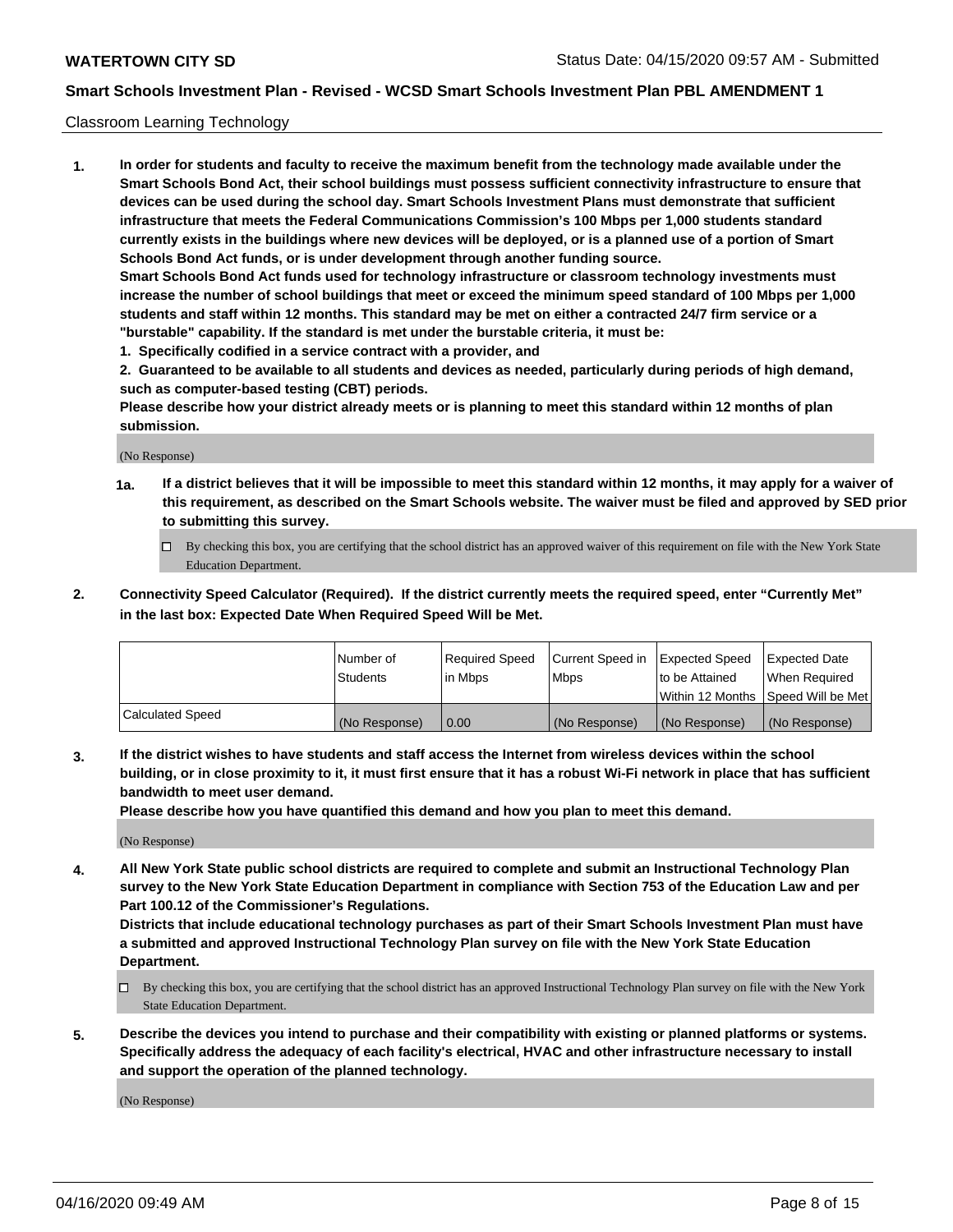#### Classroom Learning Technology

- **6. Describe how the proposed technology purchases will:**
	- **> enhance differentiated instruction;**
	- **> expand student learning inside and outside the classroom;**
	- **> benefit students with disabilities and English language learners; and**
	- **> contribute to the reduction of other learning gaps that have been identified within the district.**

**The expectation is that districts will place a priority on addressing the needs of students who struggle to succeed in a rigorous curriculum. Responses in this section should specifically address this concern and align with the district's Instructional Technology Plan (in particular Question 2 of E. Curriculum and Instruction: "Does the district's instructional technology plan address the needs of students with disabilities to ensure equitable access to instruction, materials and assessments?" and Question 3 of the same section: "Does the district's instructional technology plan address the provision of assistive technology specifically for students with disabilities to ensure access to and participation in the general curriculum?")**

**In addition, describe how the district ensures equitable access to instruction, materials and assessments and participation in the general curriculum for both SWD and English Language Learners/Multilingual Learners (ELL/MLL) students.**

(No Response)

**7. Where appropriate, describe how the proposed technology purchases will enhance ongoing communication with parents and other stakeholders and help the district facilitate technology-based regional partnerships, including distance learning and other efforts.**

(No Response)

**8. Describe the district's plan to provide professional development to ensure that administrators, teachers and staff can employ the technology purchased to enhance instruction successfully.**

**Note: This response should be aligned and expanded upon in accordance with your district's response to Question 1 of F. Professional Development of your Instructional Technology Plan: "Please provide a summary of professional development offered to teachers and staff, for the time period covered by this plan, to support technology to enhance teaching and learning. Please include topics, audience and method of delivery within your summary."**

(No Response)

- **9. Districts must contact one of the SUNY/CUNY teacher preparation programs listed on the document on the left side of the page that supplies the largest number of the district's new teachers to request advice on innovative uses and best practices at the intersection of pedagogy and educational technology.**
	- By checking this box, you certify that you have contacted the SUNY/CUNY teacher preparation program that supplies the largest number of your new teachers to request advice on these issues.
	- **9a. Please enter the name of the SUNY or CUNY Institution that you contacted.**

(No Response)

**9b. Enter the primary Institution phone number.**

(No Response)

**9c. Enter the name of the contact person with whom you consulted and/or will be collaborating with on innovative uses of technology and best practices.**

(No Response)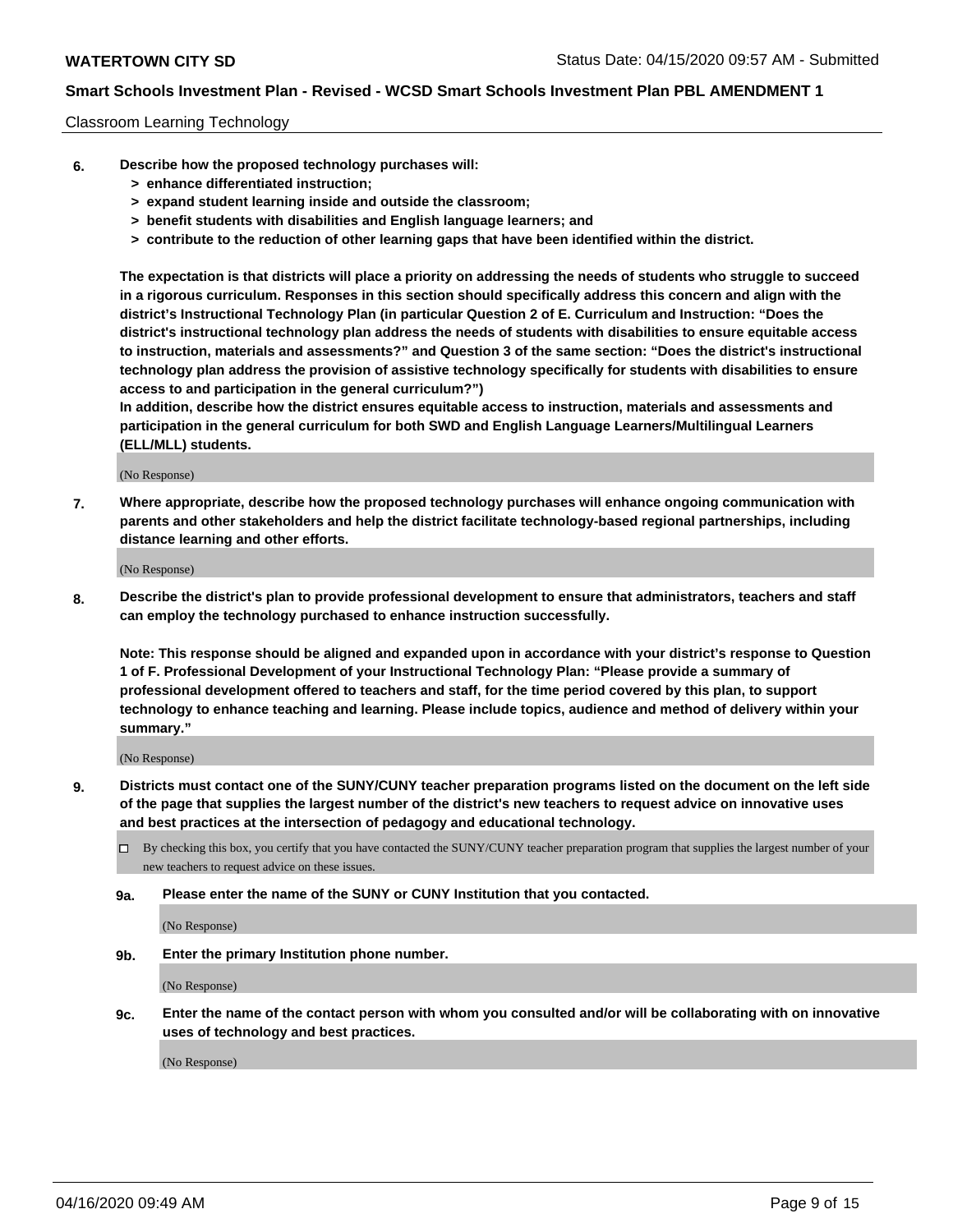## Classroom Learning Technology

**10. To ensure the sustainability of technology purchases made with Smart Schools funds, districts must demonstrate a long-term plan to maintain and replace technology purchases supported by Smart Schools Bond Act funds. This sustainability plan shall demonstrate a district's capacity to support recurring costs of use that are ineligible for Smart Schools Bond Act funding such as device maintenance, technical support, Internet and wireless fees, maintenance of hotspots, staff professional development, building maintenance and the replacement of incidental items. Further, such a sustainability plan shall include a long-term plan for the replacement of purchased devices and equipment at the end of their useful life with other funding sources.**

 $\Box$  By checking this box, you certify that the district has a sustainability plan as described above.

**11. Districts must ensure that devices purchased with Smart Schools Bond funds will be distributed, prepared for use, maintained and supported appropriately. Districts must maintain detailed device inventories in accordance with generally accepted accounting principles.**

By checking this box, you certify that the district has a distribution and inventory management plan and system in place.

#### **12. Please detail the type, quantity, per unit cost and total cost of the eligible items under each sub-category.**

| Select the allowable expenditure<br>type.      | Item to be Purchased | Quantity      | Cost per Item | <b>Total Cost</b> |
|------------------------------------------------|----------------------|---------------|---------------|-------------------|
| Repeat to add another item under<br>each type. |                      |               |               |                   |
| (No Response)                                  | (No Response)        | (No Response) | (No Response) | 0.00              |
|                                                |                      | 0             | 0.00          |                   |

#### **13. Final 2014-15 BEDS Enrollment to calculate Nonpublic Sharing Requirement (no changes allowed.)**

|              | l Public Enrollment | <b>INonpublic Enrollment</b> | <b>Total Enrollment</b> | Nonpublic<br>l Percentage |
|--------------|---------------------|------------------------------|-------------------------|---------------------------|
| l Enrollment | 3.946               | 709                          | 4.655.00                | 15.23                     |

## **14. If you are submitting an allocation for Classroom Learning Technology complete this table.**

|                         | Public School Sub-Allocation | <b>Estimated Nonpublic Loan</b><br>Amount<br>(Based on Percentage Above) | Estimated Total Public and<br>Nonpublic Sub-Allocation |
|-------------------------|------------------------------|--------------------------------------------------------------------------|--------------------------------------------------------|
| Interactive Whiteboards | (No Response)                | 0.00                                                                     | 0.00                                                   |
| Computer Servers        | (No Response)                | 0.00                                                                     | 0.00                                                   |
| Desktop Computers       | (No Response)                | 0.00                                                                     | 0.00                                                   |
| <b>Laptop Computers</b> | (No Response)                | 0.00                                                                     | 0.00                                                   |
| <b>Tablet Computers</b> | (No Response)                | 0.00                                                                     | 0.00                                                   |
| Other Costs             | (No Response)                | 0.00                                                                     | 0.00                                                   |
| Totals:                 | 0.00                         | 0                                                                        | 0                                                      |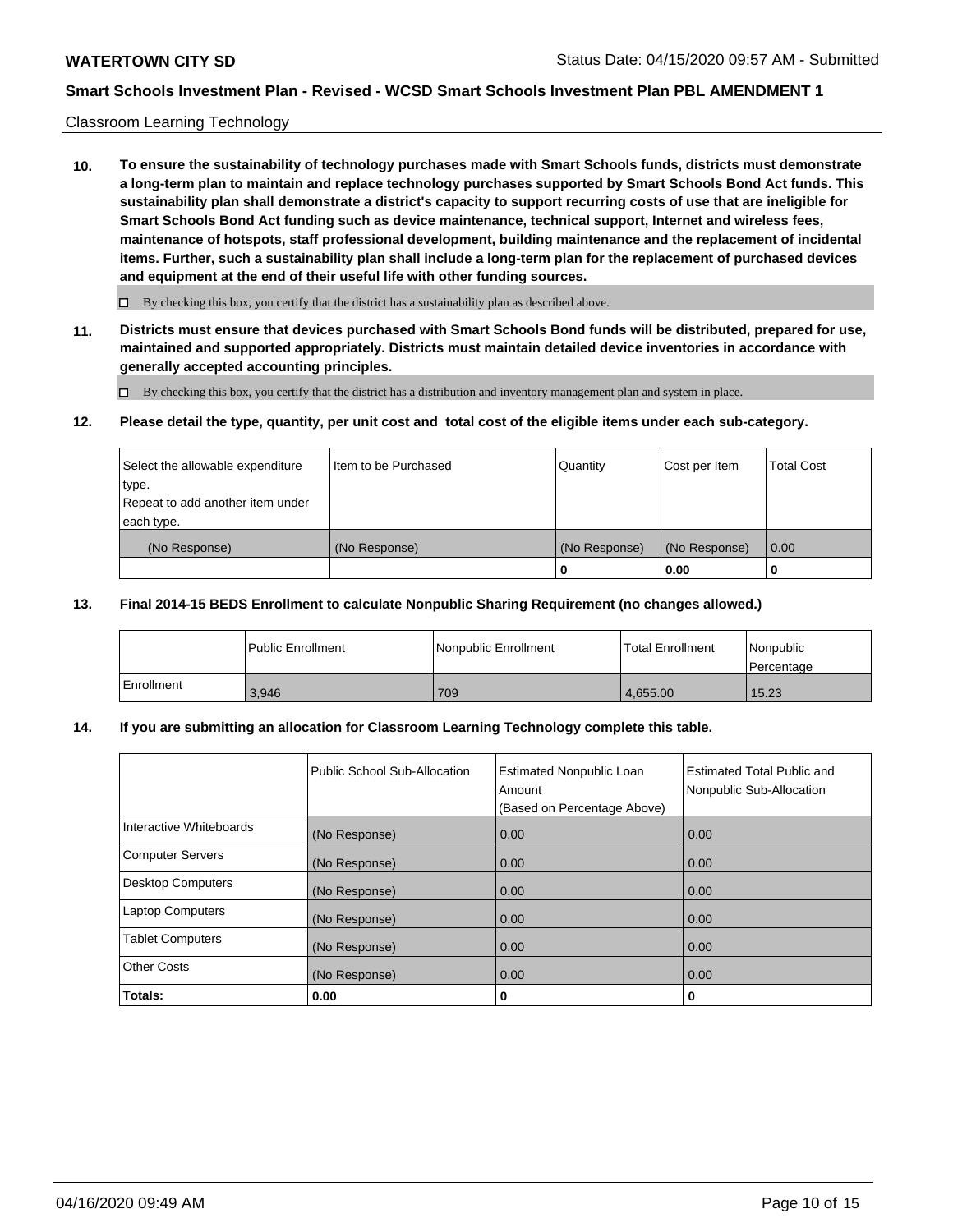#### Pre-Kindergarten Classrooms

**1. Provide information regarding how and where the district is currently serving pre-kindergarten students and justify the need for additional space with enrollment projections over 3 years.**

(No Response)

- **2. Describe the district's plan to construct, enhance or modernize education facilities to accommodate prekindergarten programs. Such plans must include:**
	- **Specific descriptions of what the district intends to do to each space;**
	- **An affirmation that new pre-kindergarten classrooms will contain a minimum of 900 square feet per classroom;**
	- **The number of classrooms involved;**
	- **The approximate construction costs per classroom; and**
	- **Confirmation that the space is district-owned or has a long-term lease that exceeds the probable useful life of the improvements.**

(No Response)

**3. Smart Schools Bond Act funds may only be used for capital construction costs. Describe the type and amount of additional funds that will be required to support ineligible ongoing costs (e.g. instruction, supplies) associated with any additional pre-kindergarten classrooms that the district plans to add.**

(No Response)

**4. All plans and specifications for the erection, repair, enlargement or remodeling of school buildings in any public school district in the State must be reviewed and approved by the Commissioner. Districts that plan capital projects using their Smart Schools Bond Act funds will undergo a Preliminary Review Process by the Office of Facilities Planning.**

**Please indicate on a separate row each project number given to you by the Office of Facilities Planning.**

| Project Number |  |
|----------------|--|
| (No Response)  |  |
|                |  |

**5. Please detail the type, quantity, per unit cost and total cost of the eligible items under each sub-category.**

| Select the allowable expenditure | Item to be purchased | Quantity      | Cost per Item | <b>Total Cost</b> |
|----------------------------------|----------------------|---------------|---------------|-------------------|
| type.                            |                      |               |               |                   |
| Repeat to add another item under |                      |               |               |                   |
| each type.                       |                      |               |               |                   |
| (No Response)                    | (No Response)        | (No Response) | (No Response) | 0.00              |
|                                  |                      | υ             | 0.00          |                   |

**6. If you have made an allocation for Pre-Kindergarten Classrooms, complete this table. Note that the calculated Total at the bottom of the table must equal the Total allocation for this category that you entered in the SSIP Overview overall budget.**

|                                          | Sub-Allocation |
|------------------------------------------|----------------|
| Construct Pre-K Classrooms               | (No Response)  |
| Enhance/Modernize Educational Facilities | (No Response)  |
| <b>Other Costs</b>                       | (No Response)  |
| Totals:                                  | 0.00           |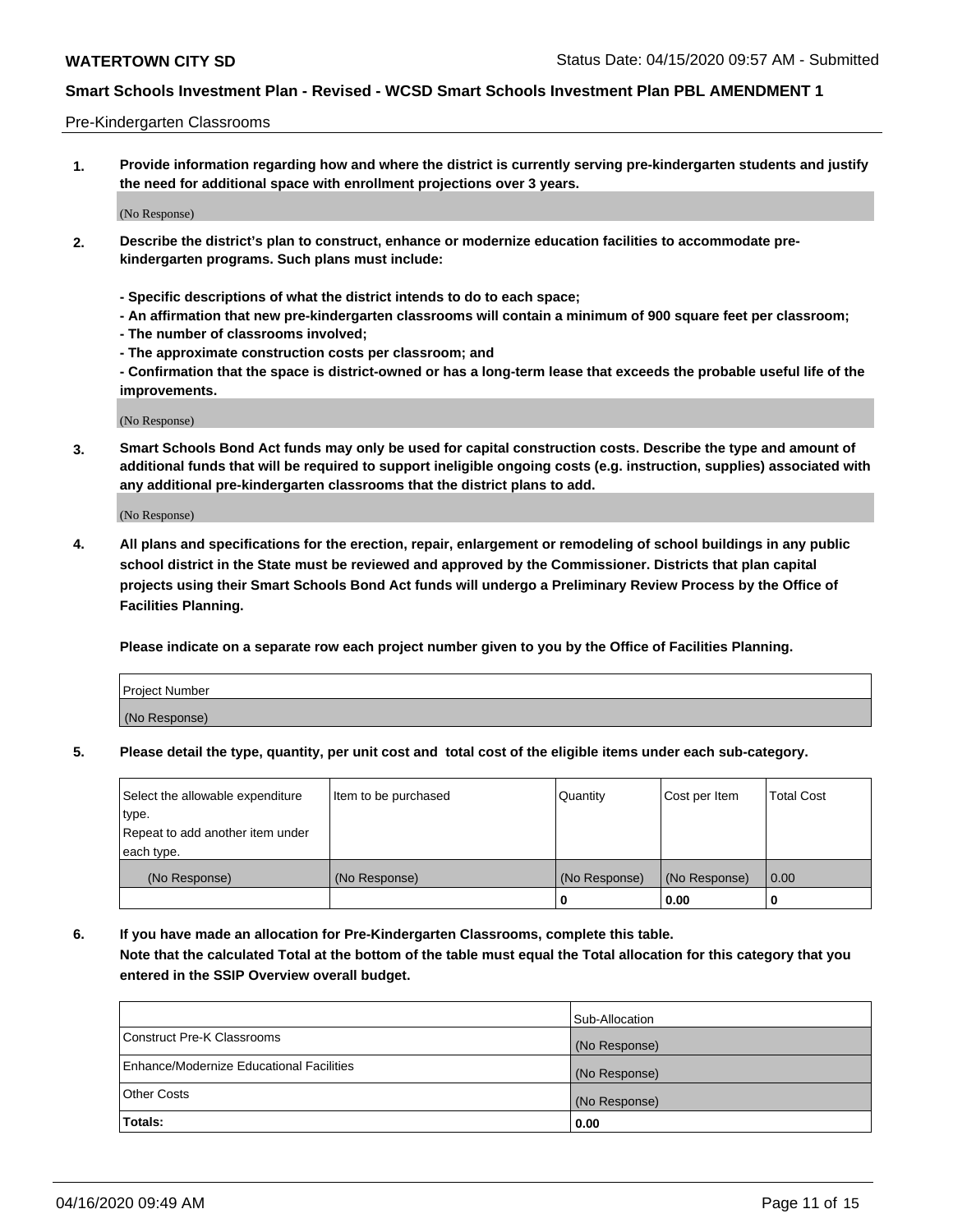Replace Transportable Classrooms

**1. Describe the district's plan to construct, enhance or modernize education facilities to provide high-quality instructional space by replacing transportable classrooms.**

(No Response)

**2. All plans and specifications for the erection, repair, enlargement or remodeling of school buildings in any public school district in the State must be reviewed and approved by the Commissioner. Districts that plan capital projects using their Smart Schools Bond Act funds will undergo a Preliminary Review Process by the Office of Facilities Planning.**

**Please indicate on a separate row each project number given to you by the Office of Facilities Planning.**

| Project Number |  |
|----------------|--|
|                |  |
|                |  |
|                |  |
| (No Response)  |  |
|                |  |
|                |  |

**3. For large projects that seek to blend Smart Schools Bond Act dollars with other funds, please note that Smart Schools Bond Act funds can be allocated on a pro rata basis depending on the number of new classrooms built that directly replace transportable classroom units.**

**If a district seeks to blend Smart Schools Bond Act dollars with other funds describe below what other funds are being used and what portion of the money will be Smart Schools Bond Act funds.**

(No Response)

**4. Please detail the type, quantity, per unit cost and total cost of the eligible items under each sub-category.**

| Select the allowable expenditure | Item to be purchased | Quantity      | Cost per Item | Total Cost |
|----------------------------------|----------------------|---------------|---------------|------------|
| ∣type.                           |                      |               |               |            |
| Repeat to add another item under |                      |               |               |            |
| each type.                       |                      |               |               |            |
| (No Response)                    | (No Response)        | (No Response) | (No Response) | 0.00       |
|                                  |                      | u             | 0.00          |            |

**5. If you have made an allocation for Replace Transportable Classrooms, complete this table. Note that the calculated Total at the bottom of the table must equal the Total allocation for this category that you entered in the SSIP Overview overall budget.**

|                                                | Sub-Allocation |
|------------------------------------------------|----------------|
| Construct New Instructional Space              | (No Response)  |
| Enhance/Modernize Existing Instructional Space | (No Response)  |
| <b>Other Costs</b>                             | (No Response)  |
| Totals:                                        | 0.00           |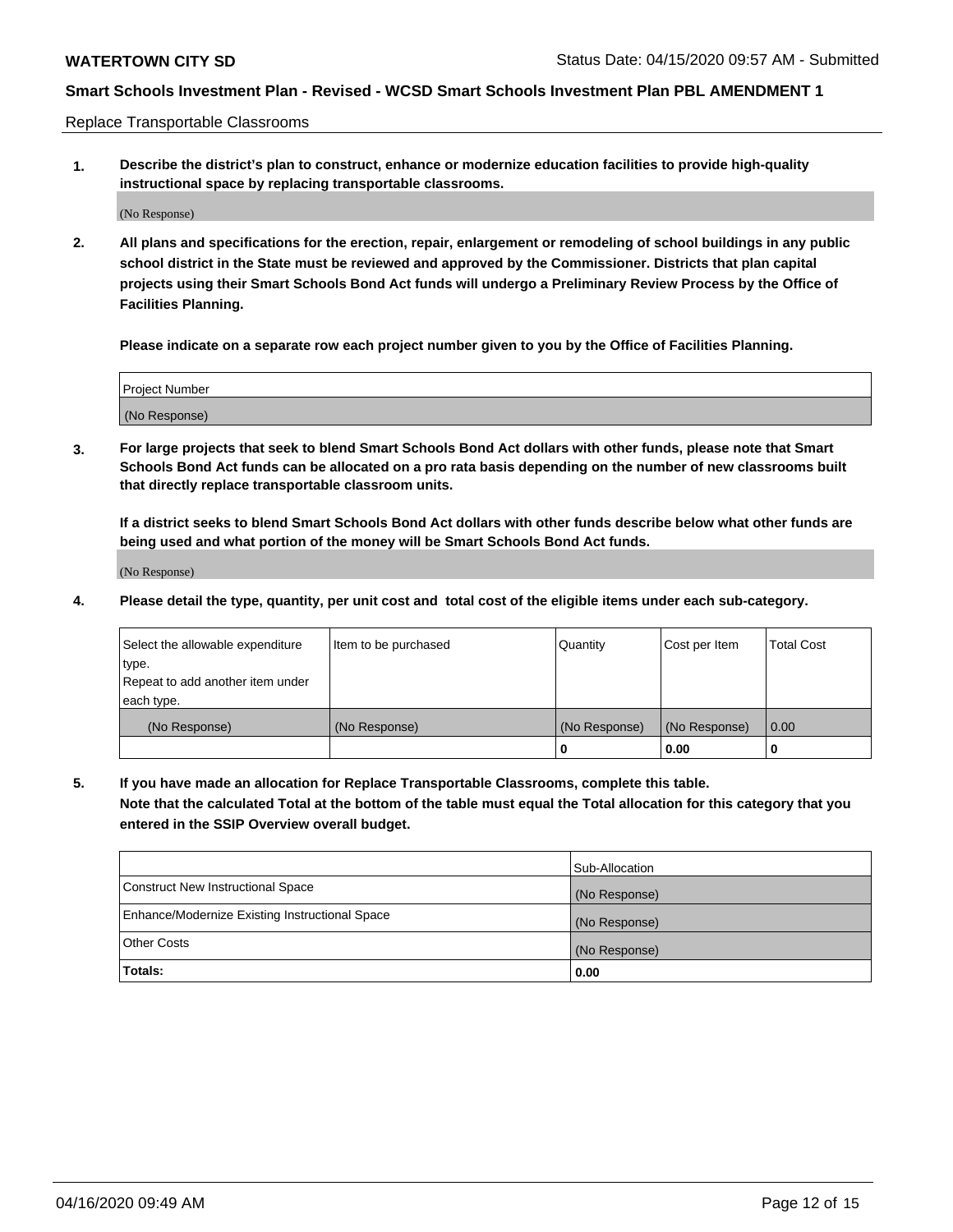High-Tech Security Features

**1. Describe how you intend to use Smart Schools Bond Act funds to install high-tech security features in school buildings and on school campuses.**

The district's plan was submitted in January 2018. It was not approved until February 2020. We are completing this amendment and requesting the \$155,011 to cover contingency costs which were not in the original plan as we did not anticipate that our plan would take over two years for approval.

**2. All plans and specifications for the erection, repair, enlargement or remodeling of school buildings in any public school district in the State must be reviewed and approved by the Commissioner. Smart Schools plans with any expenditures in the High-Tech Security category require a project number from the Office of Facilities Planning. Districts must submit an SSBA LOI and receive project numbers prior to submitting the SSIP. As indicated on the LOI, some projects may be eligible for a streamlined review and will not require a building permit. Please indicate on a separate row each project number given to you by the Office of Facilities Planning.**

| <b>Project Number</b> |  |
|-----------------------|--|
| 222000017999002       |  |

- **3. Was your project deemed eligible for streamlined Review?**
	- Yes
	- **Z** No
- **4. Include the name and license number of the architect or engineer of record.**

| Name          | License Number |
|---------------|----------------|
| Rick W. Tague | 184431         |

**5. Please detail the type, quantity, per unit cost and total cost of the eligible items under each sub-category.**

| Select the allowable expenditure<br>type.<br>Repeat to add another item under<br>each type. | Item to be purchased     | Quantity | Cost per Item | <b>Total Cost</b> |
|---------------------------------------------------------------------------------------------|--------------------------|----------|---------------|-------------------|
| <b>Other Costs</b>                                                                          | <b>Contingency Costs</b> |          | 155.011.00    | 155,011.00        |
|                                                                                             |                          |          | 155,011.00    | 155,011           |

**6. If you have made an allocation for High-Tech Security Features, complete this table. Enter each Sub-category Public Allocation based on the the expenditures listed in Table #5.**

|                                                      | Sub-Allocation |
|------------------------------------------------------|----------------|
| Capital-Intensive Security Project (Standard Review) | (No Response)  |
| <b>Electronic Security System</b>                    | (No Response)  |
| <b>Entry Control System</b>                          | (No Response)  |
| Approved Door Hardening Project                      | (No Response)  |
| <b>Other Costs</b>                                   | 155,011.00     |
| Totals:                                              | 155,011.00     |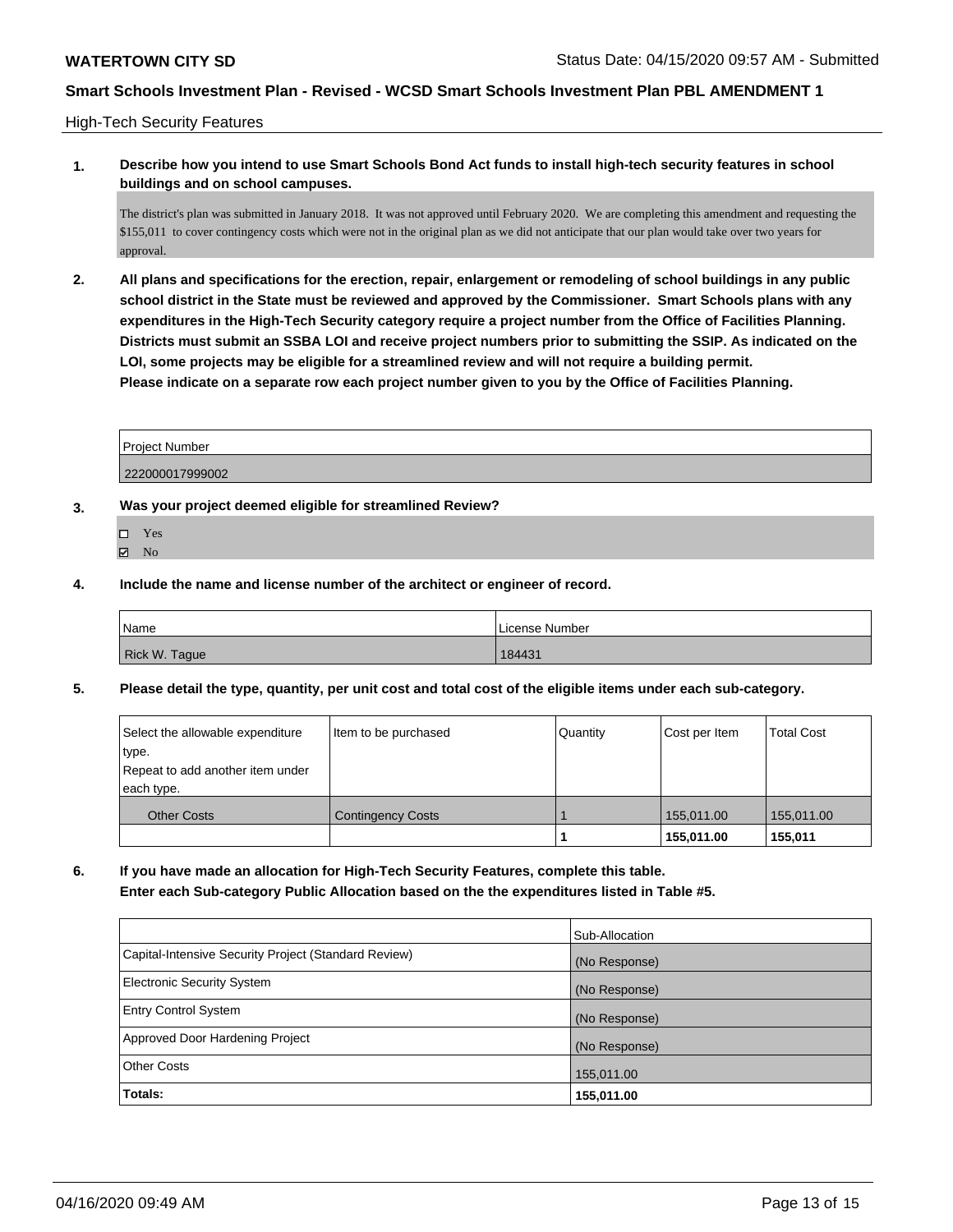Non-Public Schools

**1. Describe your plan to utilize SSBA funds to purchase devices and loan to the nonpublic schools within your district. Please specify what devices have been requested by the nonpublic schools. If the nonpublic schools have not finalized requests, the district should provide the date nonpublic schools will submit the request by.**

(No Response)

**2. A final Smart Schools Investment Plan cannot be approved until school authorities have adopted regulations specifying the date by which requests from nonpublic schools for the purchase and loan of Smart Schools Bond Act classroom technology must be received by the district.**

 $\Box$  By checking this box, you certify that you have such a plan and associated regulations in place that have been made public.

**2a. Please enter the date each year nonpublic schools must request loanable items from the school district. This date cannot be earlier than June 1 of the previous school year.**

(No Response)

## **3. Final 2014-15 BEDS Enrollment to calculate Nonpublic Sharing Requirement (no changes allowed.)**

|            | l Public Enrollment | Nonpublic Enrollment | Total Enrollment | l Nonpublic Percentage |
|------------|---------------------|----------------------|------------------|------------------------|
| Enrollment | 3.946               | 709                  | 4.655.00         | 15.23                  |

## **4. Nonpublic Loan Calculator**

|                                                        | Loanable     | Loanable   | Additional       | Estimated | Previously | Cumulative | Final Per  | <b>Final Total</b> |
|--------------------------------------------------------|--------------|------------|------------------|-----------|------------|------------|------------|--------------------|
|                                                        | School       | Classroom  | Nonpublic        | Per Pupil | Approved   | Per Pupil  | Pupil Loan | Loan               |
|                                                        | Connectivity | Technology | Loan             | Amount -  | Per Pupil  | Loan       | Amount -   | Amount -           |
|                                                        |              |            | (Optional)       | This Plan | Amount(s)  | Amount     | This Plan  | This Plan          |
| Required Nonpublic<br>Loan                             | 0.00         | 0.00       |                  | 0.00      | 11.66      | 11.66      | 0.00       | 0.00               |
| Final Adjusted Loan<br>- (If additional loan<br>funds) | 0.00         | 0.00       | (No<br>Response) | 0.00      | 11.66      | 11.66      | 0.00       | 0.00               |

## **5. Nonpublic Share**

|                                          | Final Per Pupil Amount | Final Nonpublic Loan Amount |
|------------------------------------------|------------------------|-----------------------------|
| Pending and Previously<br>Approved Plans | 11.66                  | 8,267.23                    |
| This Plan                                | 0.00                   | 0.00                        |
| Total                                    | 11.66                  | 8,267.23                    |

## **6. Distribution of Nonpublic Loan Amount by School**

| Nonpublic School Name                               | 2018-19 K-12 Enrollment | Special Ed School? If Yes, not eligible |
|-----------------------------------------------------|-------------------------|-----------------------------------------|
| <b>CHAMPION PEAK SCHOOL</b>                         | 16                      | <b>No</b>                               |
| <b>FAITH FELLOWSHIP CHRISTIAN</b><br><b>SCHOOL</b>  | 139                     | <b>No</b>                               |
| <b>IMMACULATE HEART CENTRAL HIGH</b><br><b>SCH</b>  | 175                     | <b>No</b>                               |
| <b>IMMACULATE HEART ELEMENTARY</b><br><b>SCHOOL</b> | 200                     | <b>No</b>                               |

**7. Please detail the type, quantity and per unit cost of the eligible items under each sub-category.**